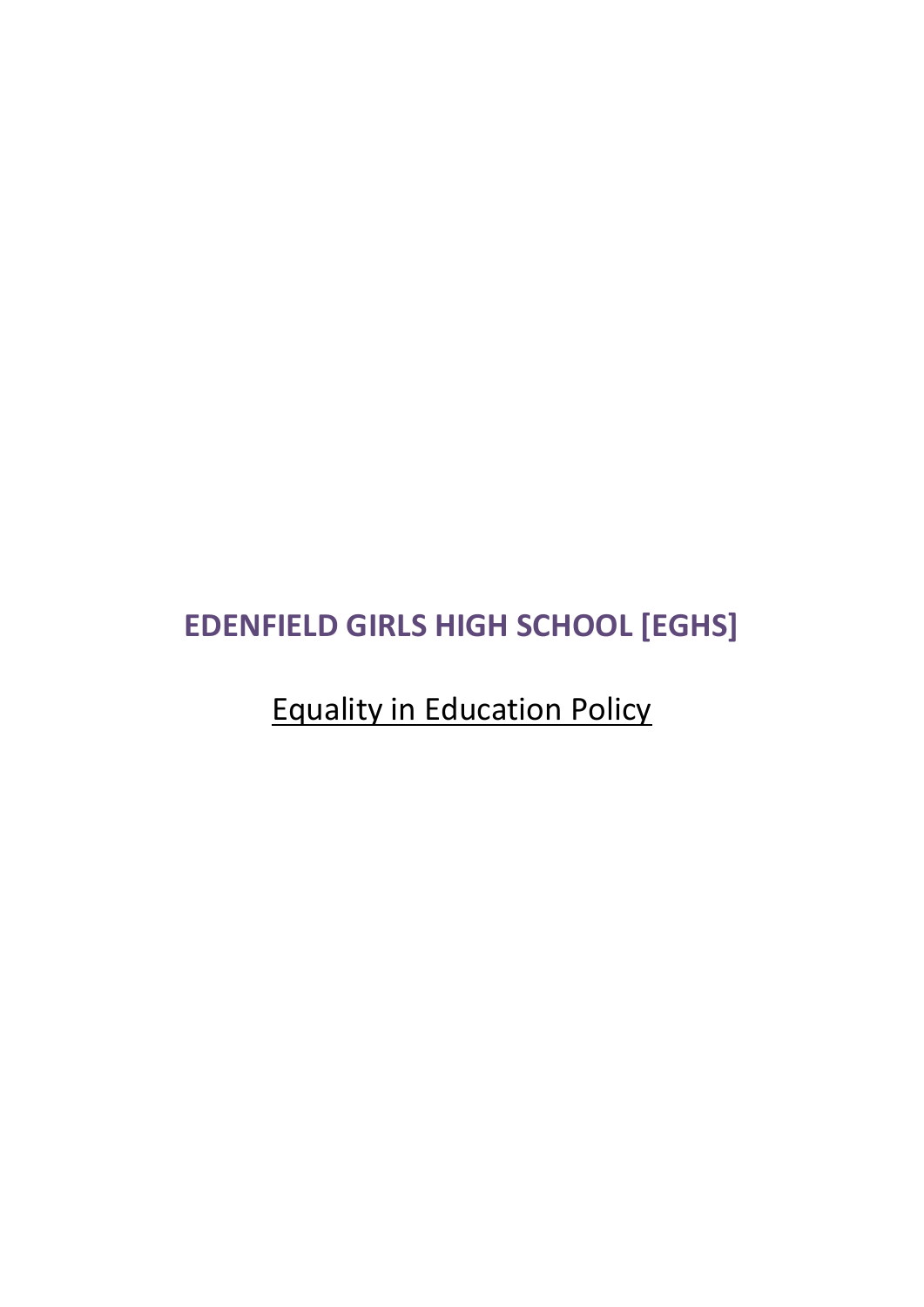#### *Introductory notes*

Since the Equality Act 2010 came into effect in April 2011 there has no longer been a requirement that schools should draw up and publish equality schemes or policies. It is still good practice, however, for a school to make a statement about the principles according to which it reviews the impact on equalities of its policies and practices, and according to which it fulfils the specific duties to publish information and evidence, and to decide on specific and measurable objectives.

## *Legal framework*

We welcome our duties under the Equality Act 2010 to eliminate discrimination, advance equality of opportunity and foster good relations in relation to age (as appropriate), disability, ethnicity, gender (including issues of transgender, and of maternity and pregnancy), religion and belief, and sexual identity.

We welcome our duty under the Education and Inspections Act 2006 topromote community cohesion.

We recognise that these duties reflect international human rights standards as expressed in the UN Convention on the Rights of the Child, the UN Convention on the Rights of People with Disabilities, and the Human Rights Act 1998.

## *Guiding principles*

In fulfilling the legal obligations cited above, EGHS is guided by nine principles:

## *Principle 1*: *All learners are of equal value.*

We see all learners and potential learners, and their parents and carers, as of equal value:

- Whether or not they are disabled
- Whatever their ethnicity, culture, national origin or national status
- Whatever their gender and gender identity
- Whatever their religious or non-religious affiliation or faith background
- Whatever their sexual identity and with full respect for legal rights relating to pregnancy and maternity.

## *Principle 2*: *We recognise and respect difference*.

Treating people equally (Principle 1 above) does not necessarily involve treating them all the same. Our policies, procedures and activities must not discriminate but must nevertheless take account of differences of life-experience, outlook and background, and in the kinds of barrier and disadvantage which people may face, in relation to: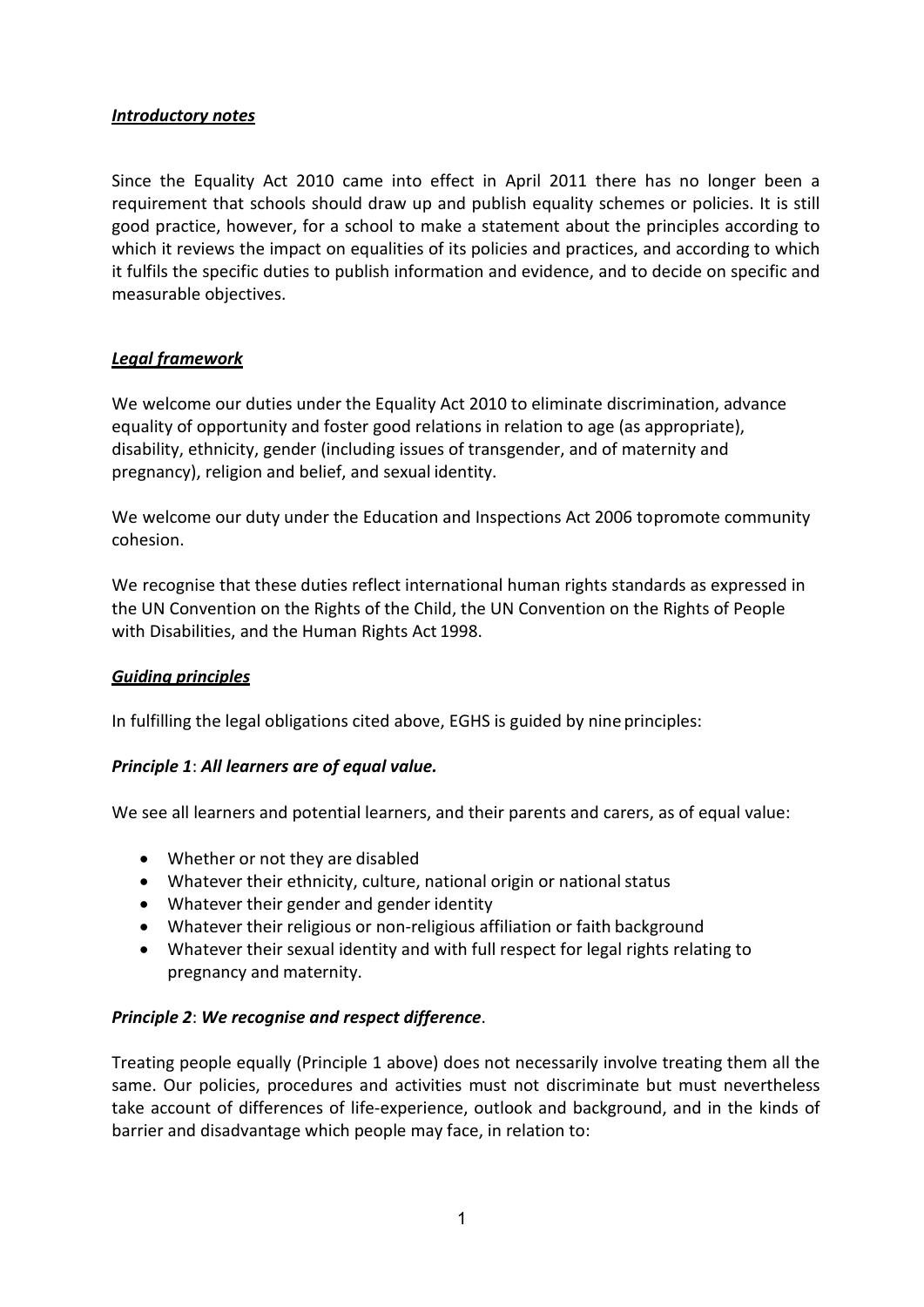- $\triangleright$  Disability, so that reasonable adjustments are made
- $\triangleright$  Ethnicity, so that different cultural backgrounds and experiences of prejudice are recognised
- $\triangleright$  Gender, so that the different needs and experiences of girls and boys, and women, men and transgender are recognised
- $\triangleright$  religion, belief or faith background
- $\triangleright$  Sexual identity.

## *Principle 3: We foster positive attitudes and relationships, and a shared sense of cohesion and belonging.*

We intend that our policies, procedures and activities should promote:

- $\triangleright$  Positive attitudes towards disabled people, good relations between disabled and nondisabled people, and an absence of harassment of disabled people
- $\triangleright$  Positive interaction, good relations and dialogue between groups and communities different from each other in terms of ethnicity, culture, religious affiliation, national origin or national status, and an absence of prejudice- related bullying and incidents
- $\triangleright$  Mutual respect and good relations between boys and girls, and women and men, and an absence of sexual and homophobic harassment.

## *Principle 4: We observe good equalities practice in staff recruitment, retention and development.*

We ensure that policies and procedures should benefit all employees and potential employees, for example in recruitment and promotion, and in continuing professional development:

- $\triangleright$  Whatever their age
- $\triangleright$  Whether or not they are disabled
- $\triangleright$  Whatever their ethnicity, culture, religious affiliation, national origin or national status
- $\triangleright$  Whatever their gender and sexual identity, and with full respect for legal rights relating to pregnancy and maternity.

## *Principle 5: We aim to reduce and remove inequalities and barriers that already exist*.

In addition to avoiding or minimising possible negative impacts of our policies, we take opportunities to maximise positive impacts by reducing and removing inequalities and barriers that may already exist between:

- $\triangleright$  Disabled and non-disabled people
- $\triangleright$  People of different ethnic, cultural and religious backgrounds
- $\triangleright$  Girls and boys, women and men.

We engage with a range of groups and individuals to ensure that those who are by a policy or activity are consulted and involved in the design of new policies, and in the review of existing ones.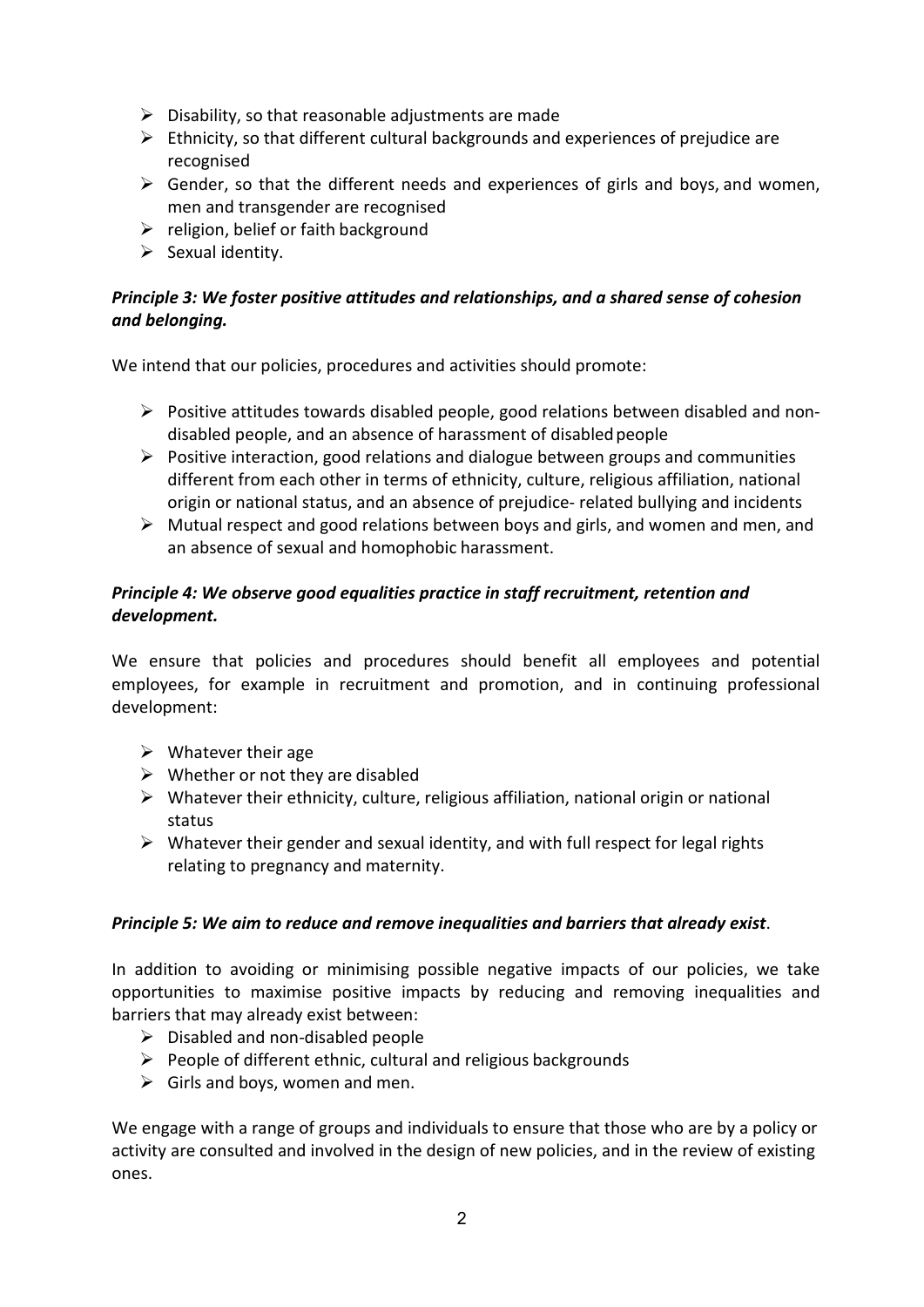#### **Principle 6: We consult and involve widely**

#### *Principle 7: Society as a whole should benefit.*

We intend that our policies and activities should benefit society as a whole, both locally and nationally, by fostering greater social cohesion and greater participation in public life of all humans equally.

#### *Principle 8: Measurable objectives*

We formulate and publish specific and measurable objectives, based on the consultations we have conducted (principle 6) and the evidence we have collected and published (principle 8).

The objectives which we identify take into account national and local priorities and issues, as appropriate. Our equality objectives are integrated into the school improvement plan. We keep our equality objectives under review and report annually on progress towards achieving them.

#### *The curriculum*

We keep each curriculum subject or area under review in order to ensurethat teaching and learning reflect the principles set out in paragraph 4 above.

#### *Ethos and organisation*

We ensure the principles listed in paragraph 4 above apply to the full range of our policies and practices, including those that are concerned with:

- $\triangleright$  Students' progress, attainment and achievement
- $\triangleright$  Students' personal development, welfare and well-being
- $\triangleright$  Teaching styles and strategies
- $\triangleright$  Admissions and attendance
- $\triangleright$  Staff recruitment, retention and professional development
- $\triangleright$  Care, guidance and support
- $\triangleright$  Behaviour, discipline and exclusions
- $\triangleright$  Working in partnership with parents, carers and guardians
- $\triangleright$  Working with the wider community

#### *Addressing prejudice and prejudice –related bullying*

The school is opposed to all forms of prejudice which stand in the way of fulfilling the legal duties referred to in paragraphs 1-3:

- Prejudice around disability and special educational needs.
- Prejudice around racism and xenophobia, including those that are directed towards religious groups and communities, for example anti-Semitism and Islamaphobia, and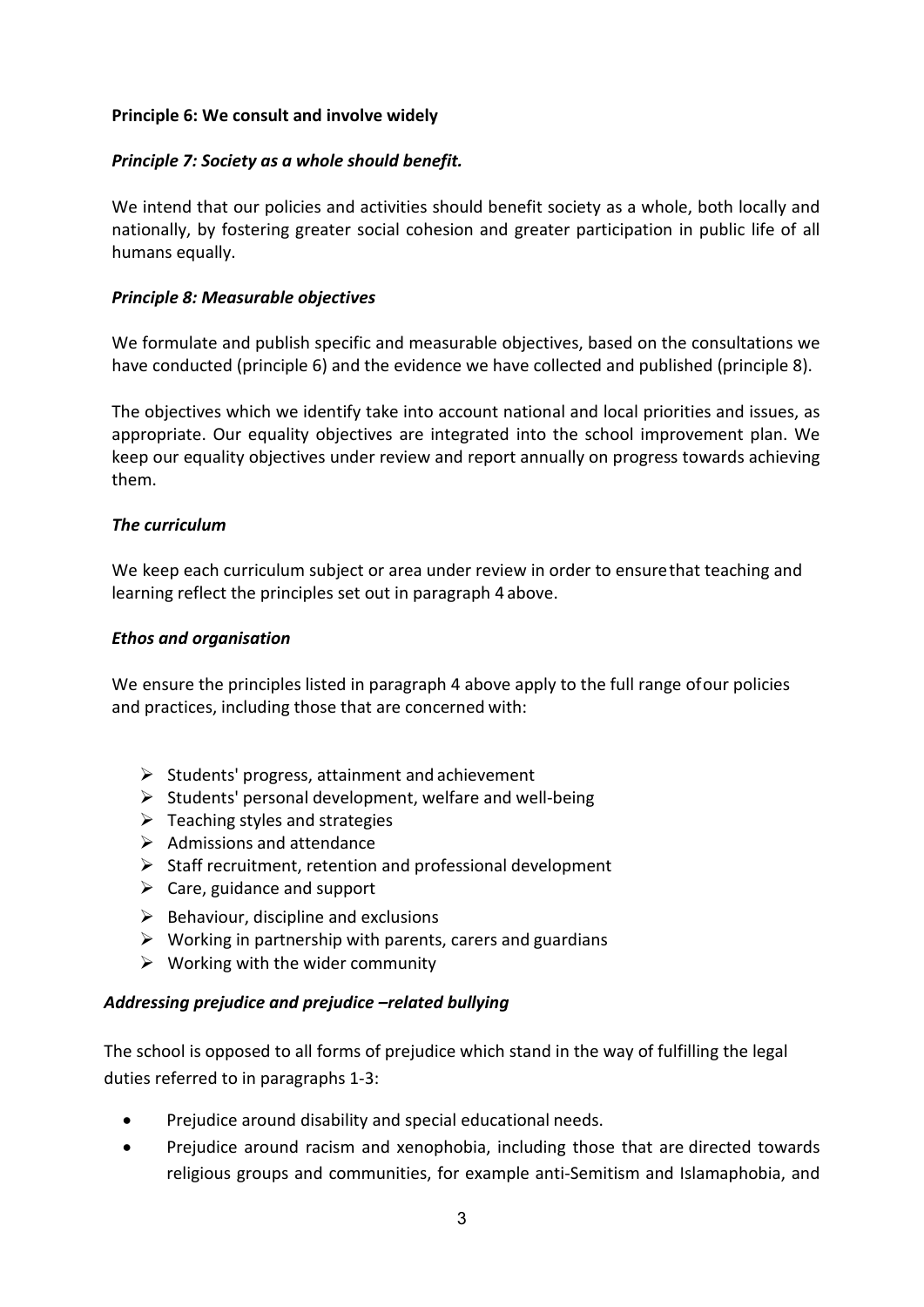those that are directed against travellers, migrants, refugees and people seeking asylum

• Prejudice reflecting sexism and homophobia.

We will keep a record of prejudice-related incidents and about the numbers, types and seriousness of prejudice-related incidents at our school and how they are dealt with.

## **Roles and responsibilities**

The Trustees are responsible for ensuring that the school complies with legislation, and that this policy and its related procedures and action plans are implemented.

A member of the governing body has a watching brief regarding the implementation of this policy.

The head teacher is responsible for implementing the policy; for ensuring that all staff are aware of their responsibilities and are given appropriate training and support, and for taking appropriate action in any cases of unlawful discrimination.

A senior member of staff on a daily duty will be responsible for co-ordinating implementation of the policy.

All staff are expected to:

- Promote an inclusive and collaborative ethos in their classroom
- Deal with any prejudice-related incidents that may occur
- Plan and deliver curricula and lessons that reflect the principles in paragraph 4 above.
- Keep up-to-date with equalities legislation relevant to their work.

## **Information**

We ensure that the content of this policy is known to all staff and Trusteesand, as appropriate, to all students and their parents and carers.

## **Religious observance**

We respect the religious beliefs and practice of all staff, students and parents, and comply with reasonable requests relating to religious observance and practice.

## **Staff development and training**

We ensure that all staff, including support and administrative staff, receives appropriate training and opportunities for professional development, both as individuals and as groups or teams.